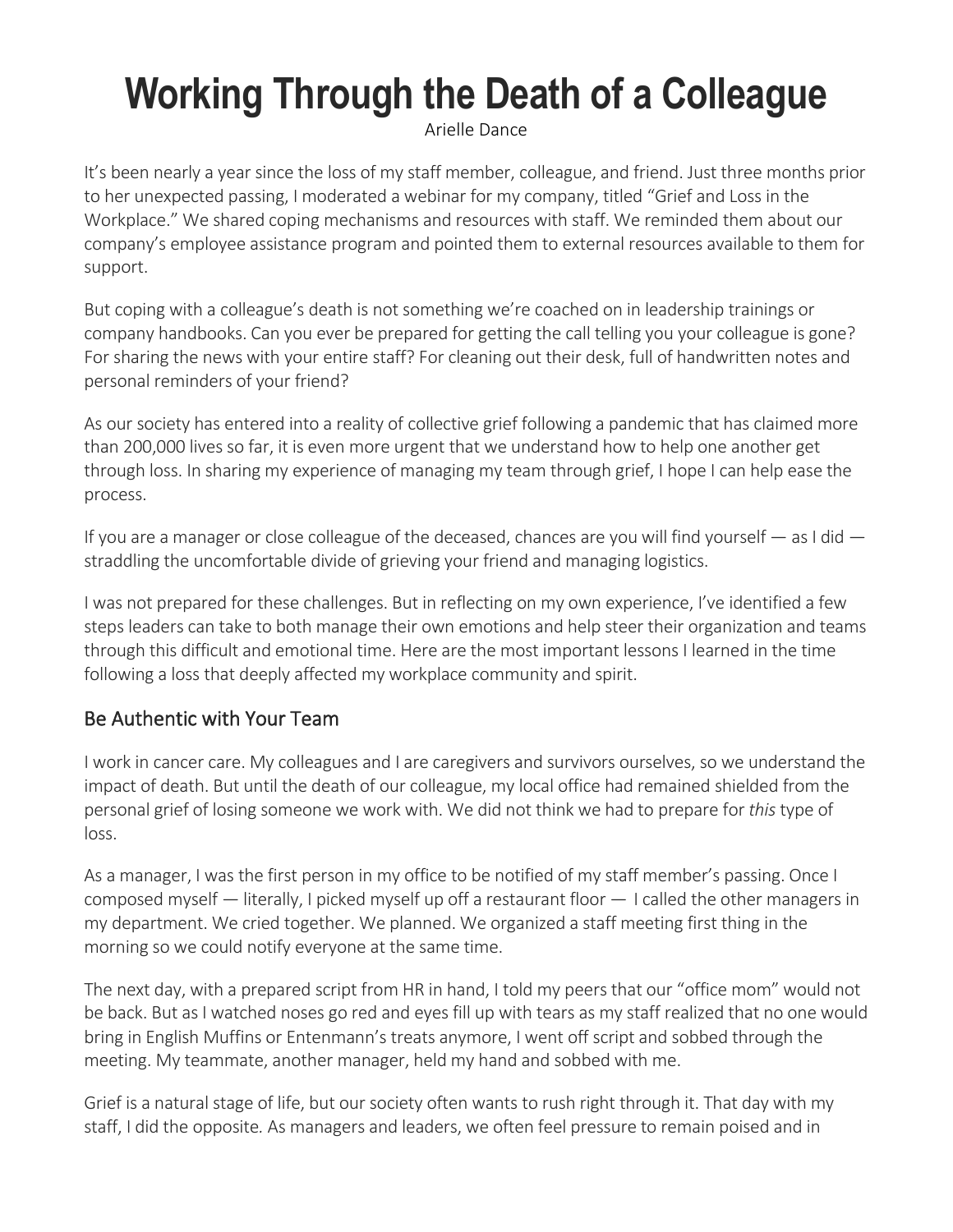control when things fall apart, but sometimes we need to display vulnerability, not composure. Hold a space for your staff to express their emotions freely. By showing them that there is no shame in authentic emotion, you're giving them a platform to experience their own processes of grieving.

I gave my team the space to feel, process, and share stories that day, and I can still see how important that step has been for all of us today.

### Remember that Your Plan is Not Necessarily Everyone Else's Plan

As the manager of the deceased, I am the person that the family still contacts for questions, that HR requires to fill out paperwork, and that IT pesters for equipment. But while I am the point person, I have little control over the actual process.

My original plan was to begin clearing her desk out after a month or so. I was going to wait to hear from her family about what they wanted to do with her belongings. I thought it should still look like her space for a while — it didn't feel right to start removing pieces of her yet. But within days, IT requested the return of her computer. I became overwhelmed with hunting down every piece of equipment she had signed out when all I wanted to do was lay down and cry.

Within a week of the funeral service, my staff's family members asked to come in and clear her personal items. I planned ahead to have them come in on a quiet day, when not too many people would be in the office. But my plan was not their plan — they were already on the way. They arrived with boxes and bags. They wanted to toss things that I treasured and keep things I had to shred for confidentiality purposes.

Prepare your heart for the unexpected. Every person and family handle the grieving process differently. Some families may not want to come in right away, or at all. Some may ask you to ship items of importance. Some may get upset if you touch belongings. There is no right or wrong way to handle these processes but having open communication with the family and your office leadership is essential. Remembering logistics like keys and files are helpful, but the family may not know where everything is. Be patient with them. They  $-$  like you  $-$  are doing their best.

### Communicate Your Grief Clearly

One day I came home heavy with grief and my spouse asked how my day was. I said, "I spent my day erasing my friend."

In the first month, I tried to ignore the flood of emails from HR, IT, and other departments. I wanted to say: "No, you cannot have the computer she used for years and created birthday cards on. No, you cannot have the headset she wore that scrunched down her curls. No, I will not fill outseparation paperwork — because she wasn't separated.  She was ripped from us, permanently. I lost her. We all lost her. And I didn't want her to leave." I felt the company was unknowingly rushing my grief.

Remember that humans are (usually) understanding, but they are not mind readers. Communicate with your colleagues if you feel overwhelmed with expectations like these. When I finally explained to IT why I'd been ignoring their requests, the IT representative expressed her own feelings of grief and